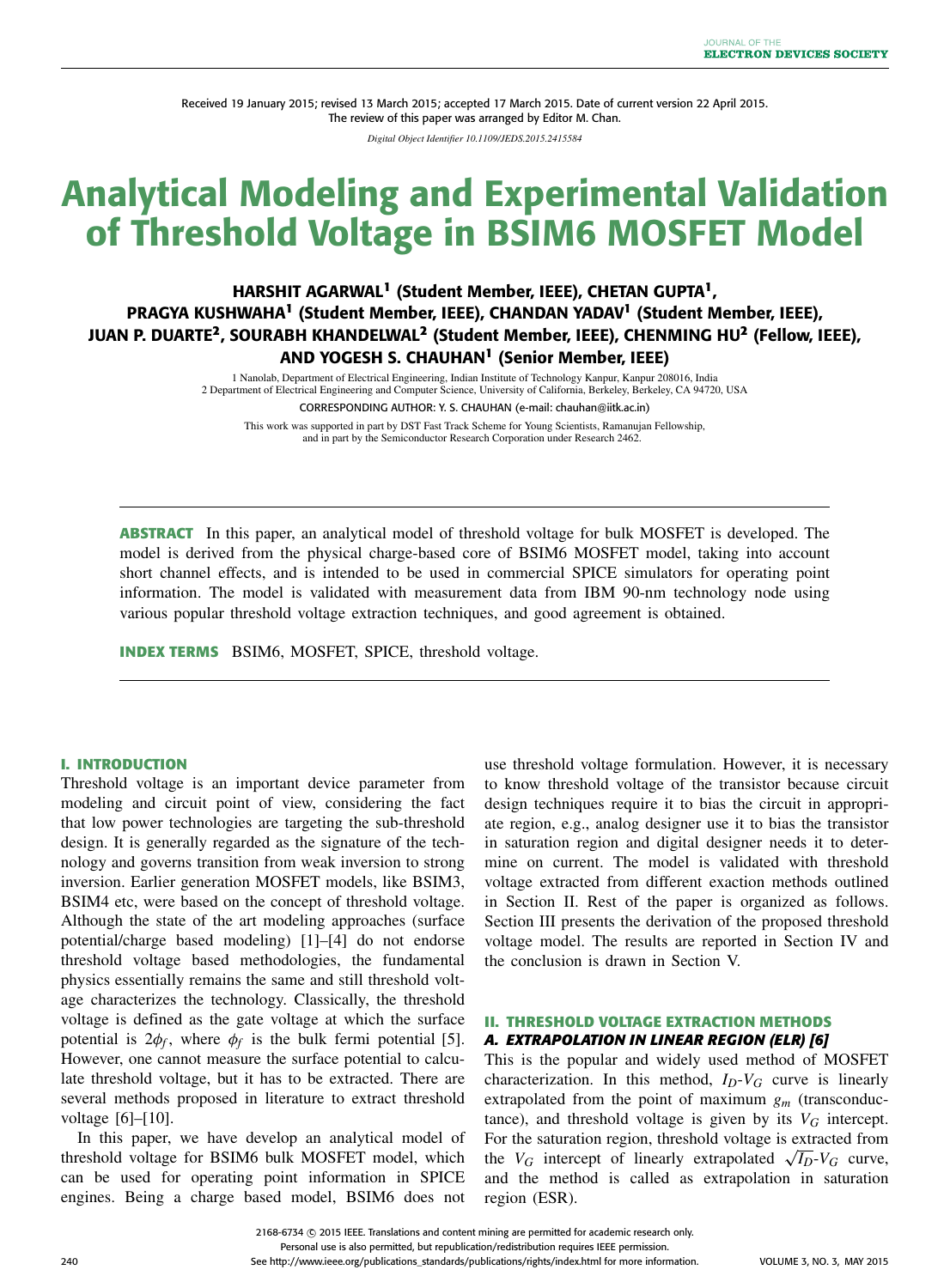# *B. GM*/*ID [7]*

This method defines threshold voltage as the gate voltage at which drift and diffusion components of the drain current are equal. Threshold voltage is extracted from  $\frac{g_m}{I_D}$ vs  $V_G$  characteristics as a gate voltage corresponding to *gm*  $\frac{g_m}{I_D} = 0.5 \frac{g_m}{I_D}$  $\frac{g_m}{I_D}$  | *max*.

# *C. SECOND DERIVATIVE (SD) [8]*

Also known as Transconductance Change method, it defines threshold voltage as the gate voltage corresponding to maximum slope of  $g_m$ - $V_G$  characteristics. Threshold voltage in the saturation region is obtained from maximum slope of  $\frac{d^2\sqrt{I_D}}{dV_g^2}$ .

# *D. SECOND DERIVATIVE LOGARITHMIC (SDL) [9]*

First derivative of the logarithm of drain current remains constant in weak inversion, and decays gradually to zero in strong inversion leading to minima of the second derivative in the vicinity of the transition region. In this method, threshold voltage is defined as the gate voltage where this double derivative is minimum.

#### *E. CONSTANT CURRENT (CC) [10]*

Owing to its simplicity, it is one of the most popular methods of threshold voltage extraction. Gate voltage corresponding to an arbitrary drain current given by  $I_{CC} = \frac{W}{L} I_0$  is defined as the threshold voltage. Here L, W are the effective channel length and width, respectively and  $I_0$  is a constant current level chosen arbitrarily.

#### **III. THRESHOLD VOLTAGE MODEL** *A. LONG CHANNEL THRESHOLD VOLTAGE*

The drain current under the standard drift-diffusion formalism can be represented as [11],

$$
I_{ds} = I_{drift} + I_{diff} = -W.\mu \left( Q_i \cdot \frac{d\psi_s}{dx} + \cdot V_t \frac{dQ_i}{dx} \right) \quad (1)
$$

where *W*,  $\mu$ ,  $Q_i$ ,  $\psi_s$  and  $V_t$  represents channel width, mobility, inversion charge density, surface potential and thermal voltage respectively. Defining threshold voltage as the gate voltage at which  $I_{drift} = I_{diff}$ , using charge linearization [2], [4] and normalizing the inversion charge density to  $-2n_qC_{ox}V_t$  leads to  $q_i = \frac{1}{2}$ , where  $q_i$  represents the normalized inversion charge density. Since inversion charge density varies along the channel from source to drain, depending on channel potential, source is chosen as reference and threshold voltage is defined as the gate voltage at which normalized inversion charge density at the source is given by

$$
q_s = \frac{1}{2} \tag{2}
$$

In BSIM6 model, pinch-off potential is first calculated from gate voltage, followed by inversion charge densities at source and drain ends [12]. Here, since  $q_i$  at threshold is known,



**FIGURE 1.** Comparison of  $\psi_{p,th}$  (pinchoff potential at  $q_s = 0.5$ ) with numerical solution. The source voltage is swept from −0.5 to 1 V. The error resulting from approximation in (5) is less than 1**%**, leading to compact, yet accurate expression of pinchoff potential at threshold condition.

the steps of BSIM6 core model are followed in reverse order. First, pinch-off potential corresponding to  $q_s = \frac{1}{2}$ (represented as  $\psi_{p,th}$ ) is calculated using the general relationship among  $q_i$ , pinch off potential  $(\psi_p)$  and channel potential (*vch*) [2]

$$
\ln\left[\frac{2q_i\cdot n_q}{\gamma_0}\left(q_i\frac{2n_q}{\gamma_0}+2\sqrt{\psi_p-2q_i}\right)\right]+2q_i=\psi_p-2\phi_f-v_{ch}
$$
\n(3)

where the terms have their usual meanings. From (2) and (3),

$$
\psi_{p,th} = 1 + \ln \left[ \frac{n_q}{\gamma_0} l \left( \frac{n_q}{\gamma_0} + 2\sqrt{\psi_{p,th} - 1} \right) \right] + 2\phi_f + v_s \quad (4)
$$

Note that above equation is implicit for  $\psi_{p,th}$ . To obtain it in explicit form, we make a simplifying assumption and replace  $\psi_{p,th} - 1$  in RHS of (4) with  $\psi_{p,th} - 1 = 2\phi_f + v_s$ . The reason behind this assumption can be understand as follows. Classically, at threshold,  $\psi_s = 2\phi_f + V_s$  and  $Q_i = 0$ . Since pinch-off potential is nothing but surface potential at  $Q_i = 0$ , this assumption can be used to approximate pinchoff potential at threshold. The other bias dependent term  $n_q$ is also approximated by  $n_q = 1 + \frac{\gamma}{2\sqrt{2q}}$  $rac{\gamma}{2\sqrt{2\phi_f + v_s}}$ , which gives

$$
\psi_{p,th} = 1 + \ln \left[ \frac{n_q}{\gamma_0} l \left( \frac{n_q}{\gamma_0} + 2\sqrt{2\phi_f + v_s} \right) \right] + 2\phi_f + v_s \quad (5)
$$

Fig. 1 shows comparison of pinch-off potential at  $q_s = \frac{1}{2}$ obtained numerically from (4) and  $\psi_{p,th}$  (obtained from (5)). The source voltage is swept from 0.5V to -1V. The error in  $\psi_{p,th}$  remains less than 1% for the given body bias range which is fairly good in terms of accuracy. After  $\psi_{p,th}$  is obtained, next step is to calculate threshold voltage. The potential balance equation in conjunction with Poisson's equation and Gauss's law for the MOSFET is given as [11],

$$
V_G = V_{FB} + \psi_S - \frac{Q_{in} + Q_{dep}}{C_{ox}} \tag{6}
$$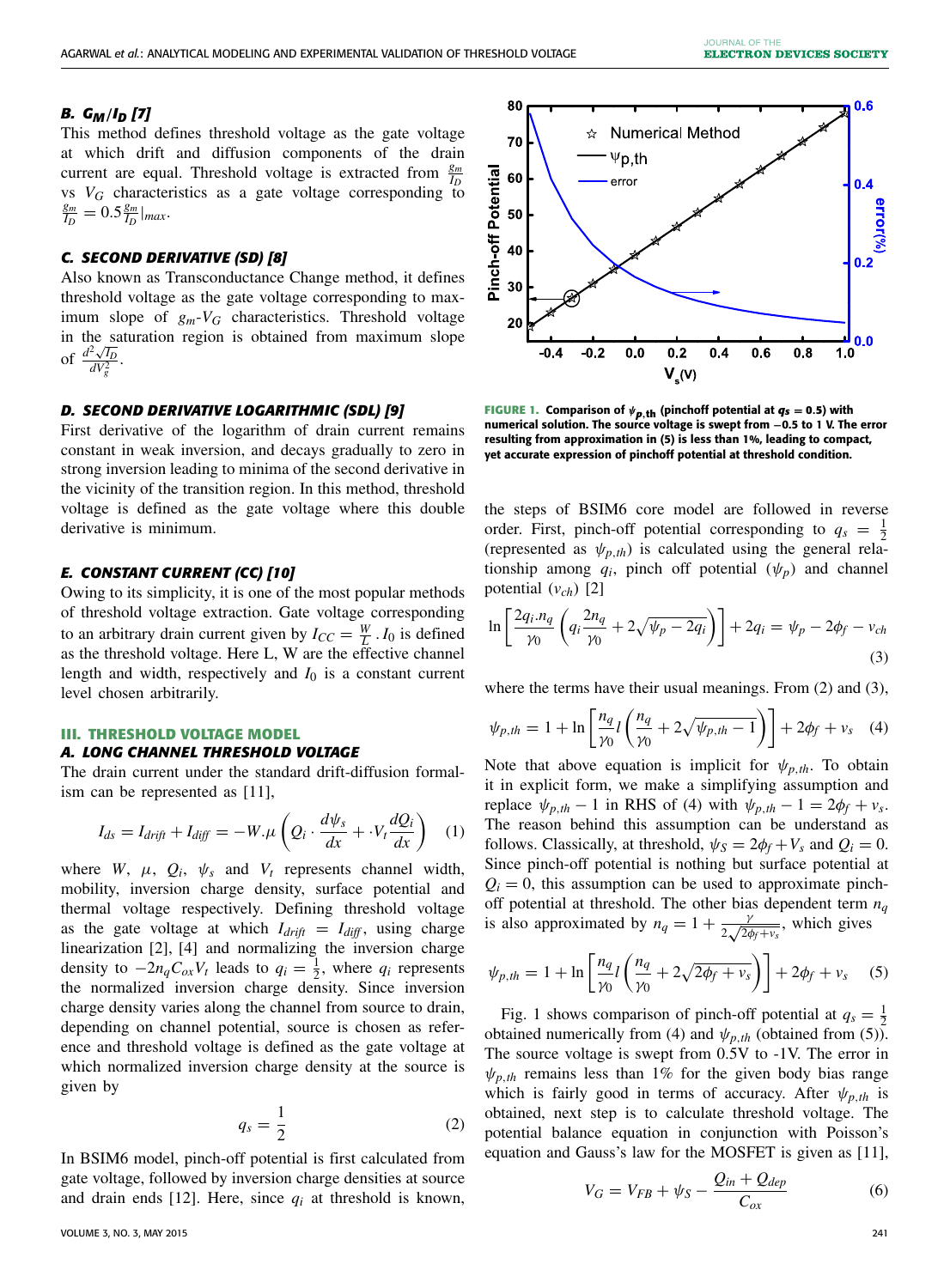

FIGURE 2. Threshold voltage model validation. (a) Threshold voltage versus channel length in linear region at  $V_{ds} = 50$  mV and  $V_b = 0$  V. Channel length is varied from 2  $\mu$ m to 70 nm. The threshold voltage from the model is in close agreement with the extraction methods. It is also important to note that the model is able to capture the threshold voltage roll-up characteristics, typical to the halo implanted devices. Measured threshold voltage is extracted using CC method, for which  $I_0$  = 350 nA is used. Inset figure shows the threshold voltage versus body bias in linear region at  $V_{ds}$  = 50 mV for  $L = 2 \mu m$ . (b) *V***th** versus *L* in saturation region. (c) *V***th** versus body bias in linear and saturation region. The model accurately models threshold voltage across length and drain and body biases.

where  $V_{FB}$  is the flat band voltage. At pinch-off,  $\psi_S = \psi_P$ , and  $Q_{in} = 0$  [13], which gives

$$
V_G = V_{FB} + \psi_P + \gamma \sqrt{\psi_P} \tag{7}
$$

Thus we get final expression for long channel threshold voltage as

$$
V_{th,long} = V_{FB} + \psi_{p,th}.V_t - \gamma \sqrt{\psi_{p,th}.V_t}
$$
 (8)

#### *B. SHORT CHANNEL THRESHOLD VOLTAGE*

Threshold voltage in short channel devices is affected by drain voltage, popularly known as drain induced barrier lowering (DIBL). Apart from DIBL, vertical non uniform doping (VNUD), Drain Induced Threshold Shift (DITS) also change threshold voltage. The compact models for threshold voltage shift were originally developed for BSIM3 and BSIM4 [14]–[16], and had gained popularity and wide acceptance in the device community. BSIM6 makes use of these models, with modification required for charge based formalism [13]. The effective threshold voltage for short channel devices is obtained as follows-

$$
V_{th} = V_{th,long} - \Delta V_{th,DIBL} - \Delta V_{th,VNUD} - \Delta V_{th,DITS}
$$
 (9)

#### **IV. SIMULATION RESULTS**

The threshold voltage model is validated with IBM 90nm CMOS technology measurements for channel length varying from 2µ*m* to 70*nm*. We first extract DC modelcard for the set of devices under test, thereby fixing the parameter values in (9). Drain voltage for linear region operation is 50*mV* and for saturation region is *VDD*, which is greater than 1V. To validate the model capability to capture threshold voltage across lengths, Fig. 2(a) shows the threshold voltage vs channel length, where channel length is varied from  $2\mu m$  to  $70nm$  at  $V_{ds} = 50mV$  and  $V_b = 0V$ . Inset figure in Fig. 2(a) shows the threshold voltage vs body bias in linear region ( $V_{ds} = 50mV$ ) for the long channel device  $(L = 2\mu m)$ . The model is able to reproduce experimentally observed threshold voltage roll-up in Fig. 2(a), and is in agreement with the threshold voltage extracted from different extraction methods, especially with the popularly used constant current method.

Fig. 2(b) shows threshold voltage extracted in saturation region vs channel length at  $V_{ds} = V_{DD}$  and  $V_b = 0V$ . Fig. 2(c) shows threshold voltage vs body bias for the short channel device  $(L = 70nm)$  biased in linear and saturation regions. The model accurately captures the drain and body bias effect on threshold voltage for short channel transistors. Fig. 2 also compares threshold voltage extracted from classical method ( $Q_i = 0$ ) obtained using  $\psi_s = 2\phi_f + v_s$ . As observed in the Fig. 2, threshold voltage thus obtained is typically 50mV-100mV (2-4 $V_t$  at room temperature) below the threshold voltage extracted from other techniques. The proposed model, which is based on physical charge based core of BSIM6, allows to model threshold voltage in analytical form and its results are in close agreement with the extracted threshold voltage from different methods.

# **V. CONCLUSION**

A new formulation of threshold voltage in BSIM6 model is presented. The model accounts for real device effects and utilizes charge based core of BSIM6 compact model. The model captures threshold voltage across lengths, drain and body biases, and shows excellent matching with the experimental data.

# **ACKNOWLEDGMENT**

The authors would like to thank A. Dutta and S. Sirohi of IBM India for providing the experimental data.

#### **REFERENCES**

- [1] G. Gildenblat, *Compact Modeling: Principles, Techniques and Applications*. Dordrecht, The Netherlands: Springer, 2010.
- [2] J.-M. Sallese, M. Bucher, F. Krummenacher, and P. Fazan, "Inversion charge linearization in MOSFET modeling and rigorous derivation of the EKV compact model," *Solid-State Electron.*, vol. 47, no. 4, pp. 677–683, 2003.